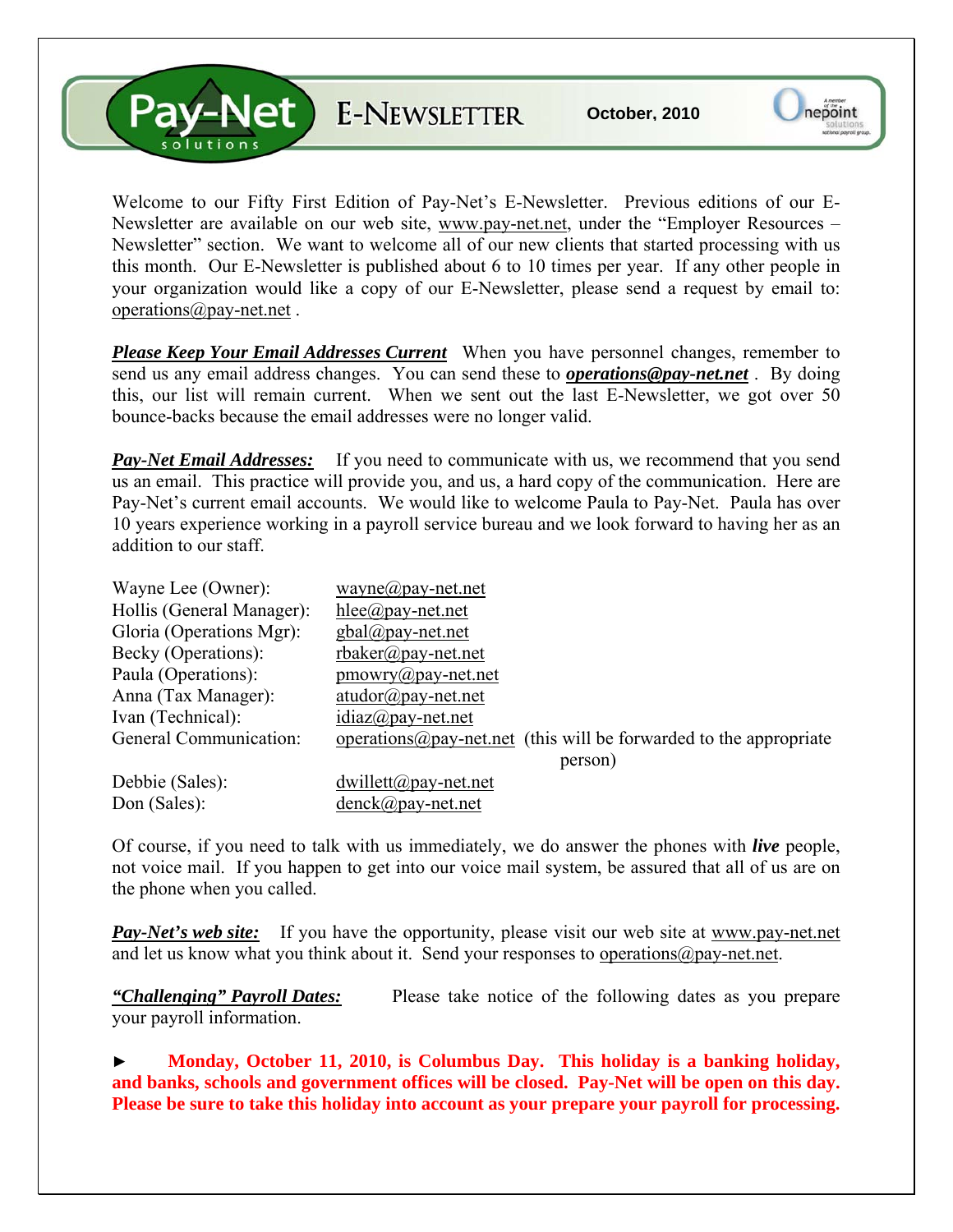October 31<sup>st</sup> falls on a Sunday. If you normally date your checks for the "End of the Month", then your check date will fall back to Friday, October  $29<sup>th</sup>$ . If this affects your company and you have direct deposit, we will need your payroll information by 3:00 pm on Wednesday, October  $27<sup>th</sup>$ .

November  $1<sup>st</sup>$  falls on a Monday. If you normally date your checks for the  $1<sup>st</sup>$  and you have direct deposit, we need your payroll information before 3:00 pm on Thursday, October 28<sup>th</sup>.

► **Thursday, November 11th is Veteran's Day. This holiday is a banking holiday, and banks, schools and government offices will be closed. Pay-Net will be open on this day. Please be sure to take this holiday into account as your prepare your payroll for processing.** 

November  $15<sup>th</sup>$  falls on a Monday. If you normally date your checks for the  $15<sup>th</sup>$  and you have direct deposit, we need your payroll information before 3:00 pm on **WEDNESDAY**, November  $10^{th}$ . Why Wednesday you may ask.... Because Thursday, the  $11^{th}$ , is a bank holiday!!

November  $20^{th}$  falls on a Saturday. If you normally date your checks for the  $20^{th}$ , your check date will fall back to Friday, the  $19<sup>th</sup>$ . If this applies to you, and you have direct deposit, we will need your payroll information before  $3:00$  pm on Wednesday, November  $17<sup>th</sup>$ .

**Thursday, November 25<sup>th</sup> is Thanksgiving Day. This is a normal banking holiday and Pay-Net will be closed on this day. Please take this into account as you prepare your payroll for processing.** 

► **Friday, November 26th is the original "Black Friday" and if you ever worked in retail you know why it's called that. This IS NOT a banking holiday. However, Pay-Net will be closed on that day. Please take this into account as you prepare your payroll for processing.** If you normally date your checks for a Friday, or the 26<sup>th</sup>, and you have direct **deposit, we need your payroll information before 3:00 pm on Tuesday, November 23rd.** 

November  $30<sup>th</sup>$ , the last day of the month, falls on a Tuesday. If you normally date your checks for Tuesday, or the last day of the month, and you have direct deposit, we need your payroll information before 3:00 on Wednesday, November 24<sup>th</sup>.

► **The Christmas and New Years Holidays are on both on Saturday this year. At this time, we do not know our processing schedule around these holidays. Please watch for an email or our November/December E-Newsletter for our holiday processing schedule.** 

*Changes to Health Care Law That Affect Payroll:* Key provisions under amendments to the recently signed health care law, including a new starting date for tax-free contribution limits on FSAs, will affect payroll considerations.

The Health Care and Education Reconciliation Act of 2010 (P.L. 111-152), signed March 30, made several changes to the underlying Patient Protection and Affordable Care Act (P.L. 111- 148), signed March 23.

The \$2,500 limit on tax-free employee contributions to flexible-spending accounts starts in 2013 instead of 2011. New rules that prohibit the use of FSA funds to buy nonprescription drugs still take effect Jan. 1, 2011.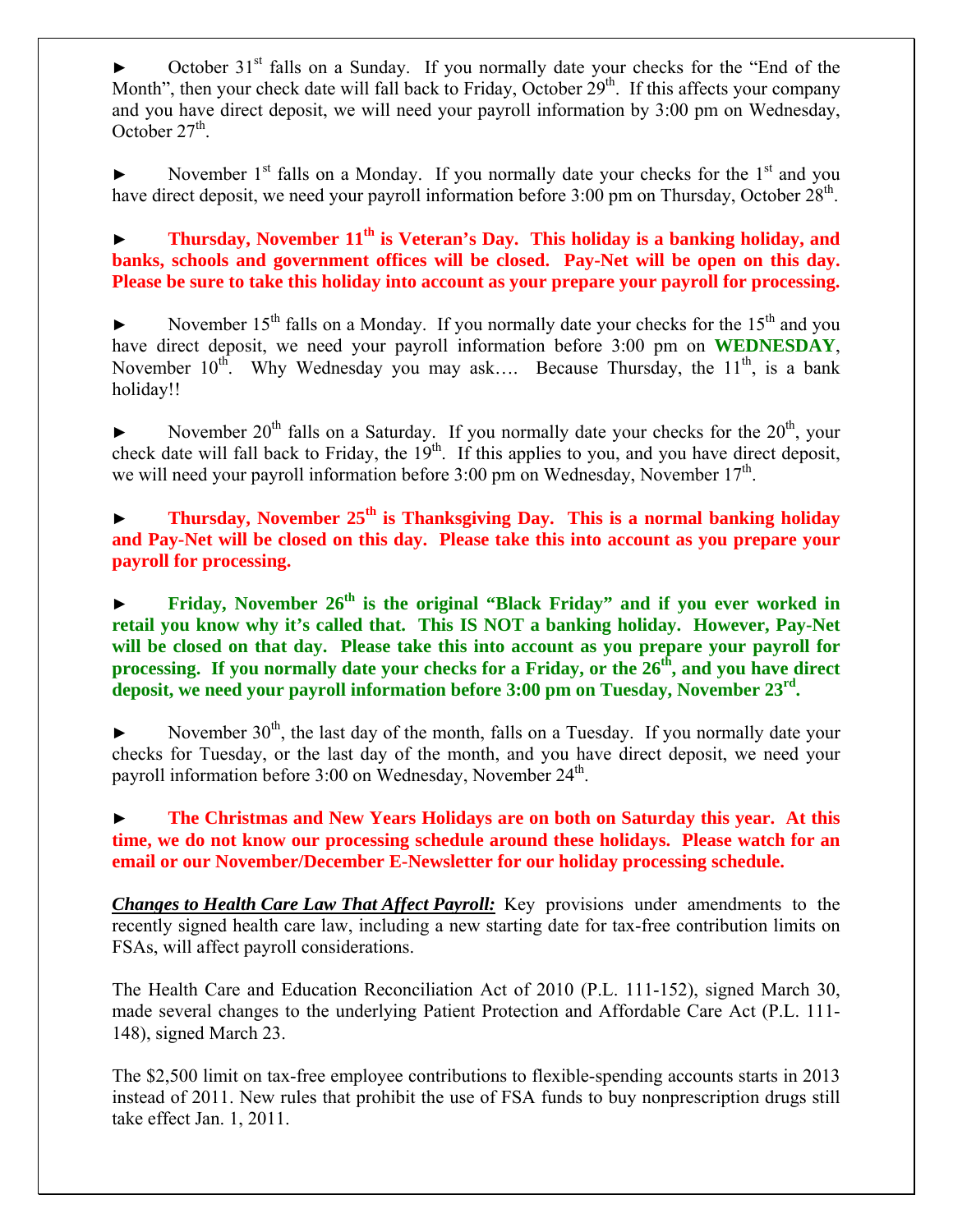Another amendment added a 3.8 percent Medicare tax on unearned income for employees earning more than \$200,000 a year, which is in addition to the 0.9 percent on the employee's portion of the Medicare (HI) tax when wages are more than \$200,000, effective 2013.

The maximum amount of the income exclusion for employer-provided adoption assistance is \$13,170 for tax years starting in 2010, up from \$12,170. The exemption, which was extended to Dec. 31, 2011, is to be adjusted for inflation annually.

*Payroll Puzzler:* The Question: Jill works for Company X and earns \$10,680 a month. The annual OASDI tax liability on her pay is satisfied with her October paycheck. The employer stops related withholding and also ends the employer portion of OASDI, but still withholds income tax and pays Medicare taxes. In November, she starts work at Company Y. Must her new employer withhold FICA taxes? Find the answer on the last page.

*Current Health Law Changes Going Into Effect:* It is exactly six months since the sweeping health-care overhaul bill known as the Patient Protection and Affordable Care Act was signed into law, and on September 22, 2010 a number of consumer protections provided by the law took effect.

For all plans including individual and group policies as well as employer-sponsored plans insurers will no longer be permitted to:

(1) Deny coverage to children with pre-existing conditions.

This doesn't necessarily prevent insurers from charging higher premiums in such cases. But it does mean they can no longer refuse to sell policies to children who are sick. Nor can they temporarily or permanently exclude coverage of medical bills arising from a child's pre-existing condition. An important caveat: This rule does not apply to plans purchased before the new law's adoption on March 23, 2010. But Americans of all ages will be able to get these protections after 2014.

(2) Put lifetime limits on benefits.

Some more caveats: A plan can still put a lifetime dollar limit on spending for health services that the government does not deem "essential." The new rules may not kick in until you begin a new plan year. For example, if your policy has a calendar plan year, the new rules would apply to your coverage beginning Jan. 1. Depending on your type of plan and when it was issued, the law also restricts how much of a dollar cap your insurer can put on your annual benefits.

(3) Cancel a policy retroactively without proving fraud.

This addresses a practice known as "recision," by which insurers could cancel coverage just as a person got sick on the grounds that they or their employer had provided inaccurate information on their original insurance applications.

The inaccuracies could be innocuous, and stories abound of people losing their coverage just when they needed it most because they had slightly misstated their height and weight, or failed to mention a gall stone removal years earlier that had no relation to their current illness. Now insurers will have to prove that the omission was more than just an honest mistake. As with many of the other rules, this one applies to "plan years" or "policy years" that begin on or after Sept. 23, 2010.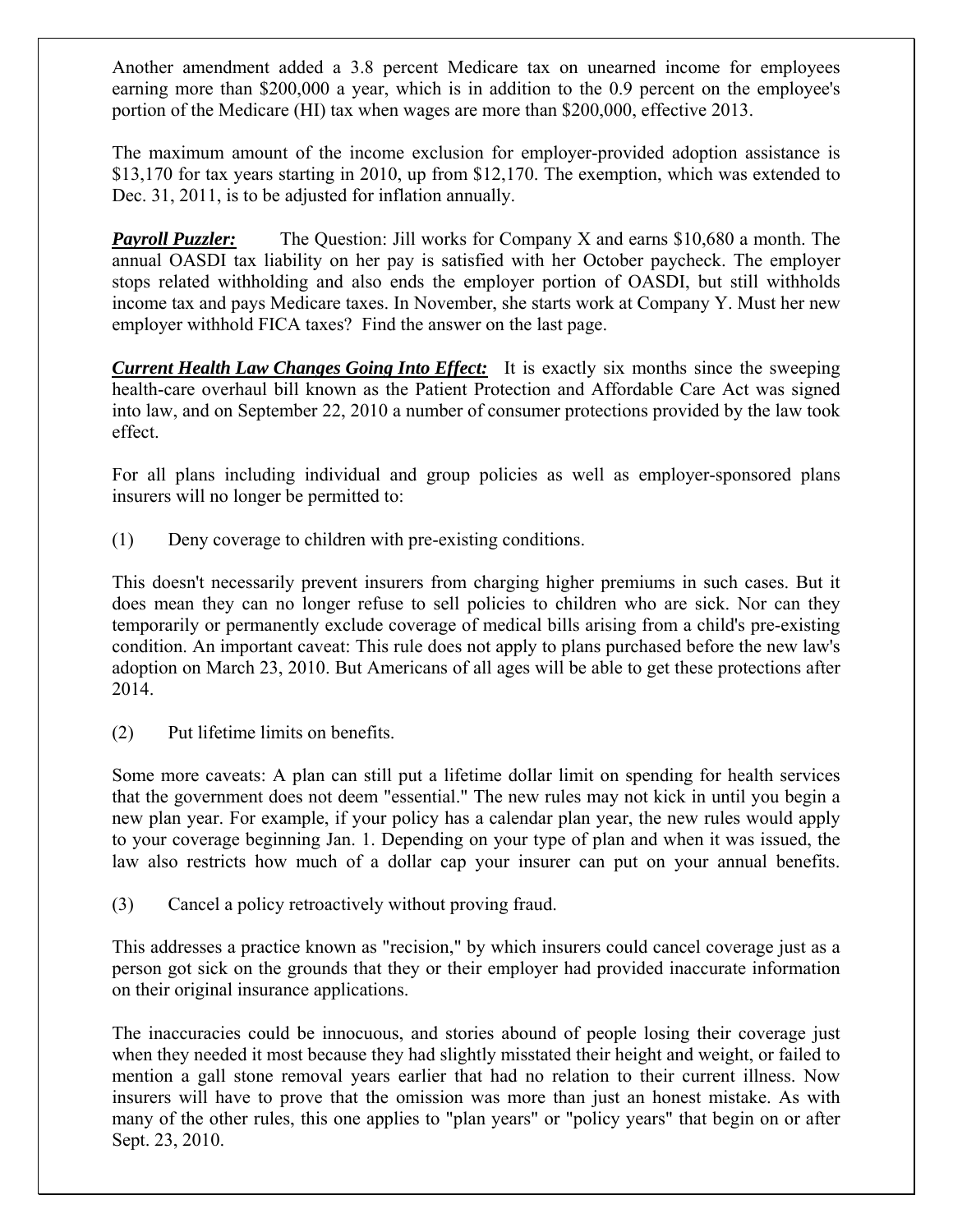People enrolled in job-related health plans or individual health insurance policies created after March 23 will enjoy some additional benefits. However, for policies that have renewable "plan years," the protections only take effect after the renewal date. For example, if you are covered by an employer's plan that renews Jan. 1, these benefits will not kick in until then.

(4) Right to appeal denial of claims.

You now have the right to demand that your health plan reconsider a decision to deny you payment for a test or treatment. This includes the right to appeal to an external, independent reviewer.

(5) Free preventive services.

The plan must give you access to a range of recommended preventive services, such as screenings, vaccinations and counseling without charging you out-of-pocket costs.

(6) Young adults can stay on a parent's plan until age 26.

If your plan covers children, in most cases you will be able to add or keep your children on your policy until they turn 26 unless they can get coverage through a job.

(7) Choice of primary care doctor, obstetrician/gynecologist and pediatrician.

The plan must let you choose the primary care doctor or pediatrician that you want from its provider network, or let you see an OB/GYN, without requiring a referral from another doctor.

(8) The right to use the nearest emergency room without penalty.

Your plan can no longer require you to get prior approval before seeking emergency room services from a provider or hospital outside your plan's network. It also can't charge you higher co-payments or co-insurance for out-of-network emergency room services.

(This information was provided by one of Pay-Net's clients, Ferguson McClure  $\&$  Associates)

*Health Care Tax Credit for Small Employers:* Included in the Patient Protection and Affordable Care Act approved by Congress in March and signed into law by President Obama, the credit is one of the first health care reform provisions to go into effect. The credit, which takes effect this year, is designed to encourage small employers to offer health insurance coverage for the first time or maintain coverage they already have.

"We want to make sure small employers across the nation realize that — effective this tax year — they may be eligible for a valuable new tax credit. Our postcard mailing — which is targeted at small employers — is intended to get the attention of small employers and encourage them to find out more," IRS Commissioner Doug Shulman said. "We urge every small employer to take advantage of this credit if they qualify."

In general, the credit is available to small employers that pay at least half the cost of single coverage for their employees in 2010. The credit is specifically targeted to help small businesses and tax-exempt organizations that primarily employ low- and moderate-income workers.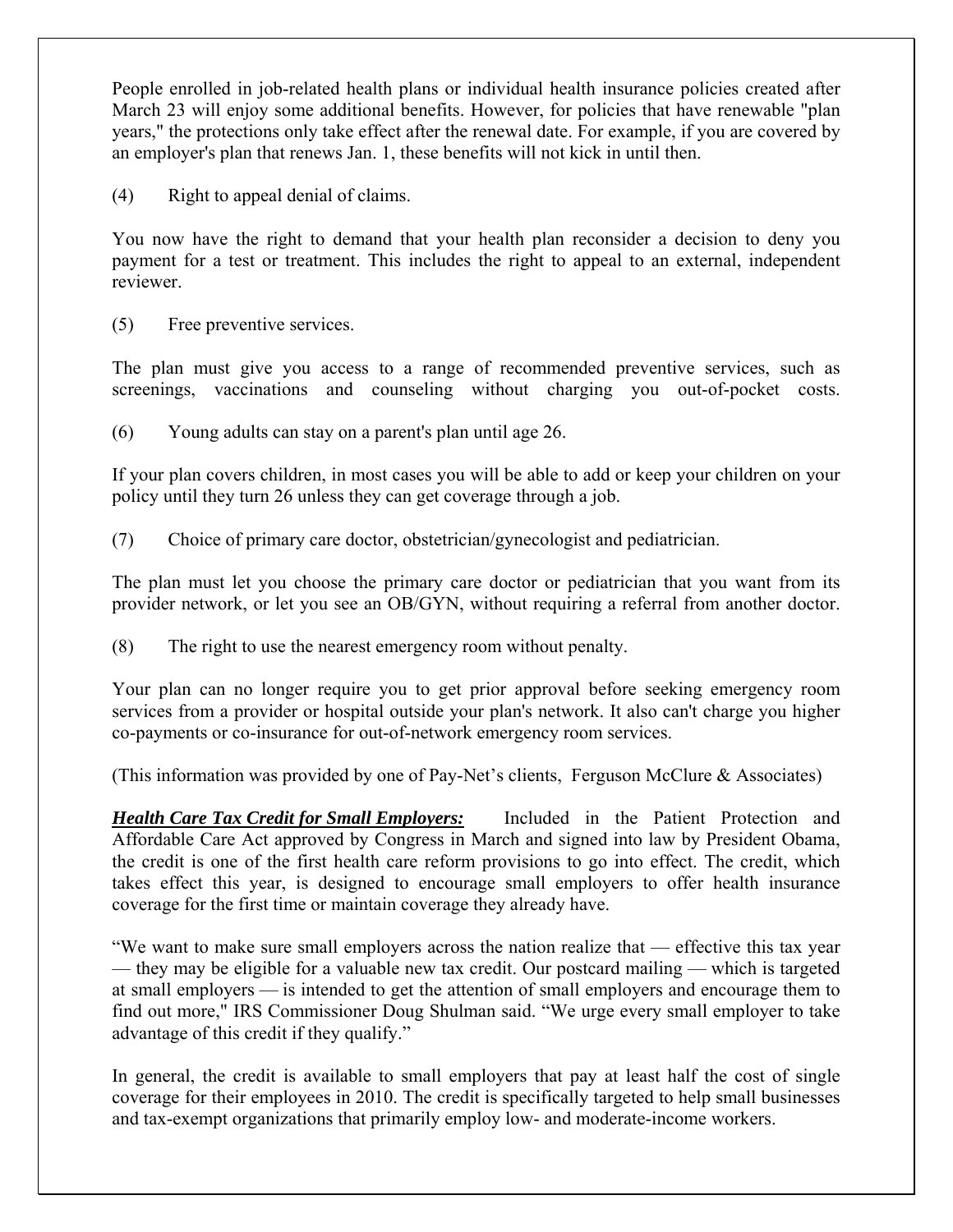For tax years 2010 to 2013, the maximum credit is 35 percent of premiums paid by eligible small business employers and 25 percent of premiums paid by eligible employers that are tax-exempt organizations. The maximum credit goes to smaller employers — those with 10 or fewer fulltime equivalent (FTE) employees — paying annual average wages of \$25,000 or less. Because the eligibility rules are based in part on the number of FTEs, not the number of employees, businesses that use part-time help may qualify even if they employ more than 25 individuals. The credit is completely phased out for employers that have 25 FTEs or more or that pay average wages of \$50,000 per year or more.

Eligible small businesses can claim the credit as part of the general business credit starting with the 2010 income tax return they file in 2011. For tax-exempt organizations, the IRS will provide further information on how to claim the credit.

*2010 Remaining Holiday Schedule:* The following remaining holidays are scheduled for 2010. The official "bank holidays" are marked with an "**\***"

- $*$  Monday, October 11, 2010 Columbus Day Pay-Net will be open
- ► \* Thursday, November 11, 2010 Veteran's Day Pay-Net will be open
- ► \* Thursday, November 25, 2010 Thanksgiving Day Pay-Net will be closed
- ► Friday, November 26, 2010 Day After Thanksgiving Pay-Net will be closed
- ► \* Saturday, December 25, 2010 Christmas
- ► \* Saturday, January 1, 2011 New Years Day

*Income Tax Withholdings Increase in 2011:* **As two key credits expire for employees, employees can expect to see an increase in the amount of taxes withheld from paychecks beginning next year as the Making Work Pay Credit and the Advance Earned Income Credit expire.** 

**Employers, meanwhile, could receive a break in the form of a payroll tax holiday. President Obama, who recently proposed two tax breaks for businesses, hinted at a town meeting Sept. 20 that the administration is considering such a holiday.** 

**Obama said the administration was "willing to look at any idea that's out there that we think will help. But we've got to do so in a responsible way."** 

**A payroll tax holiday is an idea that Obama said his administration has examined. "And you know, we are going to be working with businesses to see does it make sense for us to initiate some additional incentives in order to hire," he said.** 

**While employers might receive a tax break, employees will not. Income tax withholding will increase even if Congress votes to extend the recent Bush tax cuts in time for the release of the 2011 income tax withholding tables by the Internal Revenue Service, an American Payroll Association official said.** 

**When the Making Work Pay Credit expires at the end of this year, employees will no longer receive credits that were automatically calculated into paychecks, so the withholding amount will rise, the APA said in a recent news release. The credit, part of the American Recovery and Reinvestment Act of 2009, came with a maximum of \$800 for a married couple filing jointly and \$400 for other taxpayers.** 

**Repeal of the Advance Earned Income Credit will result in a decrease of up to \$152 in take-home pay for eligible workers, the APA said. The AEIC required special withholding for eligible lowincome taxpayers to receive a partial Earned Income Credit on federal taxes in their paychecks rather than waiting to claim a refund the next year on their tax return. Employees qualifying for the credit will need to wait until 2012, when they file a 2011 tax return, to receive a tax credit.** 

**At some point, if Congress does not vote to extend the tax cuts, IRS will have to issue 2011 income tax withholding tables operating under the assumption that the tax cuts will expire, Mezistrano said Sept. 21.**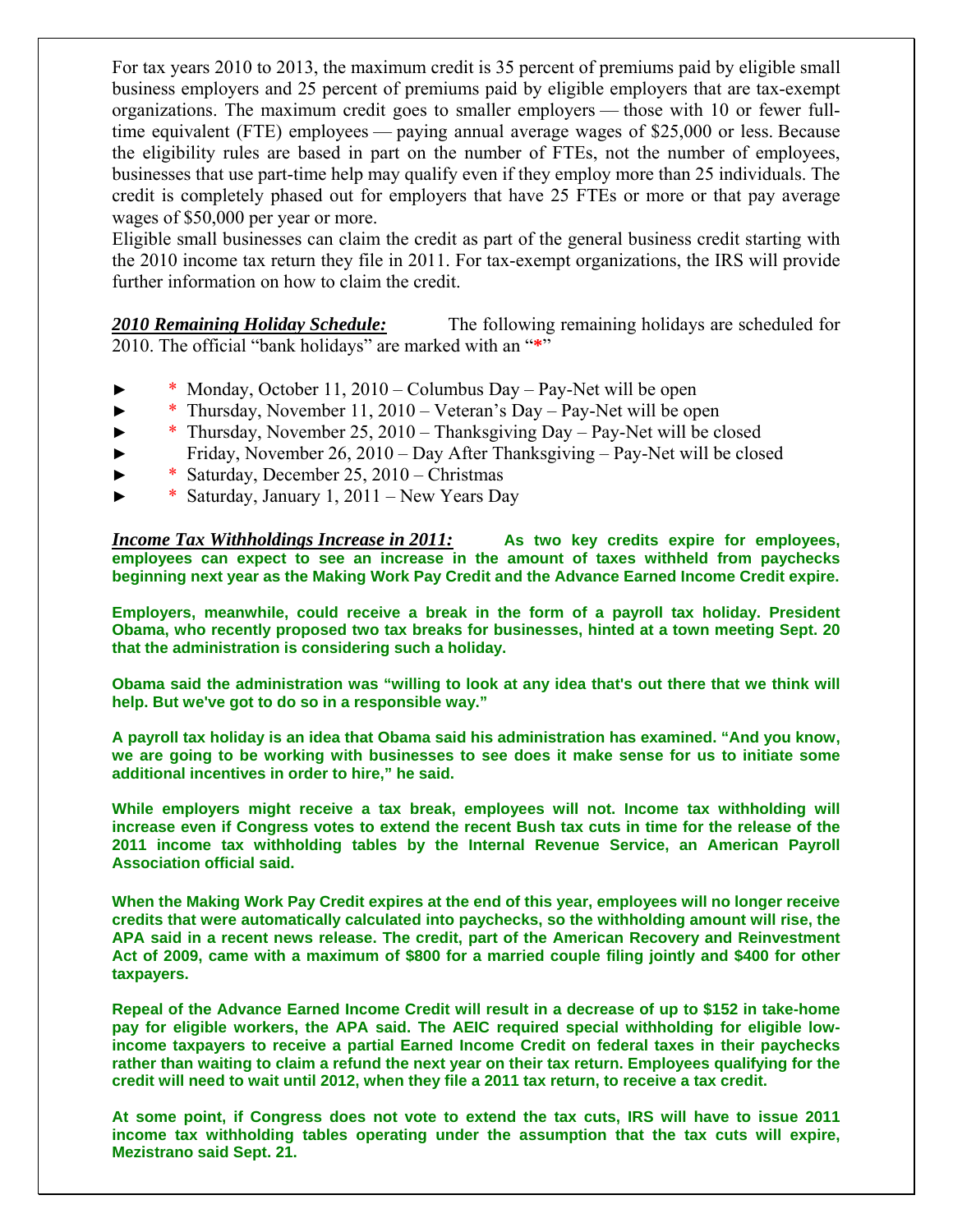**If Congress votes to extend the tax cuts after IRS releases the 2011 percentage-method withholding tables, the amount withheld from employees' paychecks at the start of 2011 also may be affected, said Scott Mezistrano, senior manager of government relations at the APA.** 

**If tax cuts are extended after the 2011 percentage-method withholding tables are issued in mid-November, Mezistrano said, there will be some issues when it comes to calculating withholding on paychecks. If tax cuts are extended, IRS will have to issue new income tax withholding tables that reintegrate the tax cuts, which might take some time to show up in employees' paychecks, he said.** 

**While some payroll departments can quickly have the new withholding tables integrated into payroll systems, other businesses rely on updates from payroll software developers that could take longer if new tables need to be programmed, Mezistrano said.** 

**Additionally, some companies run the first payroll of 2011 in late 2010. If withholding tables are reissued, some employees are going to end up being overwithheld, Mezistrano said.** 

**Senate Majority Whip Richard Durbin (D-Ill.) said Sept. 26 that he expects members of both parties to come together to extend the 2001 and 2003 tax cuts after the November elections. Durbin said most Democrats believe that Congress should not spend the money to extend cuts in the top tax rates for individuals earning more than \$200,000 and couples earning \$250,000, but ultimately he believes Democrats and Republicans will reach an agreement that will prevent a stalemate that ends in higher taxes for everyone.** 

*IRS to Move Employers to Electronic Tax Payments:* **Beginning in 2011, all businesses** will **be required** to make the deposits electronically, the Treasury Department proposed recently. The requirement is part of an initiative to move all taxpayers to electronic transactions. About 98 percent of all business tax dollars are paid electronically through the department's Electronic Federal Tax Payment System.

If you already use Pay-Net's Electronic Tax Filing Service, your deposits are already being made electronically, so there is no need for concern.

If you do not subscribe to our Tax Filing Service and you make your deposits by coupon, you will be required to make your deposits electronically. There are a couple of alternatives available to you. You can directly subscribe to the EFTPS payment system (see <https://www.eftps.com/eftps/>) and make payments online, or you can contact your bank to see if they offer electronic services to do this.

*Do You Hire H-1B Employees?:* The Labor Department unveiled an online tool to help employers understand how to comply with H-1B visa program requirements. The tool outlines notification requirements, monetary issues, worksite issues, recordkeeping, worker protections, and enforcement issues. H-1B visas are granted to highly skilled, college-educated, temporary foreign workers for a maximum of six years. The H-1B compliance tool is available at the following link: <http://www.dol.gov/elaws/h1b.htm>

*2011 Changes to California Reporting:* The E.D.D. has just announced new payroll reporting forms will be implemented starting January 1, 2011.

The Quarterly DE-6 Form and the annual DE-7 Form will be replaced by a quarterly DE-9 Form, Quarterly Contribution Return and Report of Wages, and a DE-9c, the Quarterly Contribution Return and Report of Wages Continuation.

These new forms will mean that the state will be able to reconcile employer's accounts on a quarterly basis instead of the current annual basis.